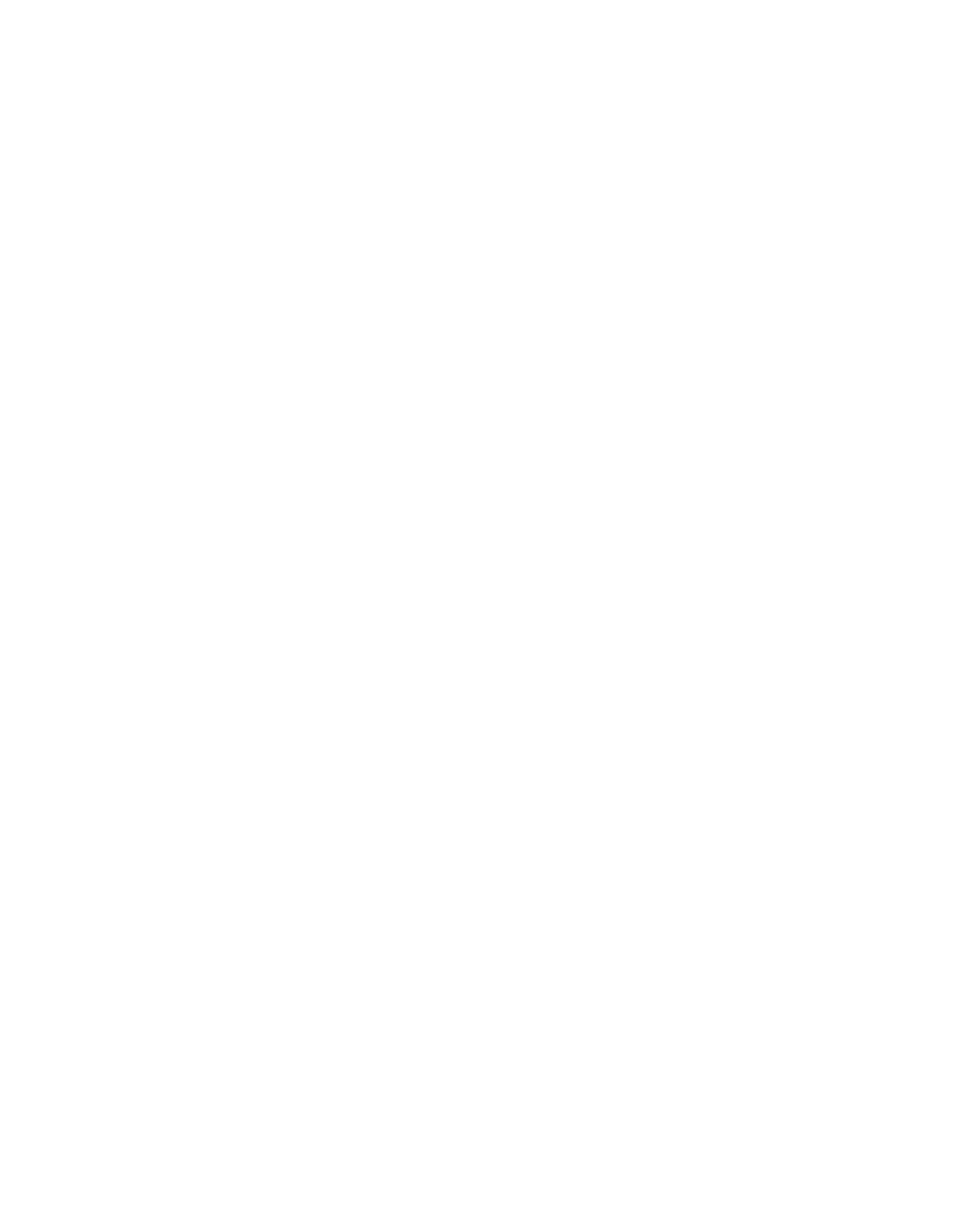## **Table of Contents**

| <b>DDC Controls • Introduction</b>              |    |  |
|-------------------------------------------------|----|--|
|                                                 |    |  |
|                                                 |    |  |
|                                                 |    |  |
|                                                 |    |  |
|                                                 |    |  |
| <b>DDC Controls • Operation</b>                 |    |  |
|                                                 |    |  |
|                                                 |    |  |
|                                                 |    |  |
|                                                 |    |  |
|                                                 |    |  |
|                                                 |    |  |
|                                                 |    |  |
|                                                 |    |  |
|                                                 |    |  |
|                                                 |    |  |
| <b>Manufacturers Limited Warranty Agreement</b> | 10 |  |
| <b>DDC Control Specifications</b>               |    |  |
| <b>PCB Inputs and Outputs</b>                   | 12 |  |

#### **Copyright © 2006, All Rights Reserved**

No part of this publication may be reproduced, translated, stored in a retrieval system, or transmitted on any form or by means electronic, mechanical, photocopying, recording or otherwise without prior written consent by Dometic Environmental Corporation.

Every precaution has been taken in the preparation of this manual to insure its accuracy. However, Dometic Environmental Corporation assumes no responsibility for errors and omissions. Neither is any liability assumed for damages resulting from the use of this product and information contained herein.

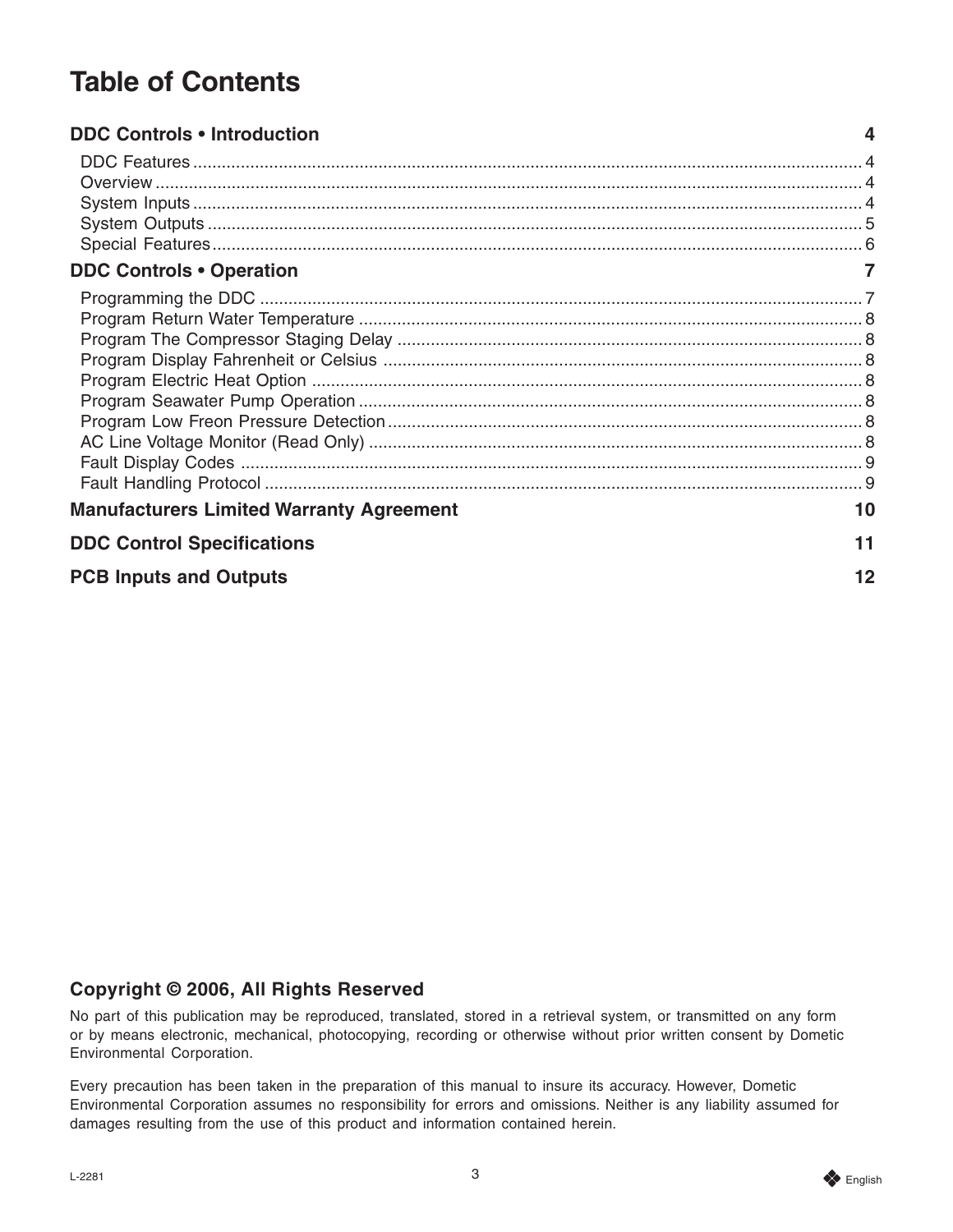## <span id="page-3-0"></span>**DDC Controls • Introduction**

#### **DDC Features**

DDC software revision A32 (or newer) supports PCB-270 OOP (or newer) with the following up-grades:

- Multi-layer PC board for improved noise immunity.
- SMT (surface mount technology) reduces component size and frees up space for hardware improvements.
- New AC Voltmeter  $(\pm 2 \text{ volt accuracy})$  for brownout protection.
- Low Freon Pressure Failsafe locks out after four (4) consecutive faults.
- Pilot duty relays for compressor and heater outputs when the load requires contactors.
- "Euro signal terminals" eases wiring and reduces board space requirement.
- User-friendly push button programming interface replaces the trim pots and allows parameter viewing without disrupting settings.
- Universal 115/220-volt switch mode power supply eliminates large AC transformer, requires less board space and improves 115-volt brownout operation.
- Independent Freeze-Stat and High-Pressure failsafe hardware for protection during Bimini Jumper operation.

#### **Overview**

The DDC Module is designed for use with single or multiple stage modular chiller assemblies to provide hot or cold water to air handlers while maintaining circulating water temperature at desired setpoint. The display alternates between the return and supply water temperatures unless a fault is detected or one of the settings is being adjusted. The circuit board includes the following inputs and outputs:

## **System Inputs**

#### **1. Mode Switch**

The mode switch (DDC remote switch is sold separately) allows heating, cooling or off mode to be selected.

**Cooling Mode** - The compressor will turn on when the return water temperature is two or more degrees (2°F/1.1°C) above the setpoint and will turn off when the water temperature is equal or below the cooling setpoint.

**Heating Mode -** In heating the compressor and reversing valve will be turned on when the water temperature falls two degrees (2°F/1.1°C) below the heating setpoint

unless the system is programmed for electric heat. When electric heat is selected the heater pilot relay and valve relay are turned on and the compressor remains off. The compressor or heater will be turned off when the return water is equal to or above the heating setpoint.

**Off Mode -** All outputs are turned off. The power indicator LED will remain on when the AC power to the board is on.

#### **2. High Freon Pressure Switch**

High Freon pressure fault **HiP** is indicated in the display during a cooling cycle. The compressor shuts down for a minimum time equal to its staging delay or until the fault is cleared. The compressor will automatically restart. However, after the fourth failure within a single cooling cycle the compressor will lockout. To clear the lockout condition turn the mode switch to off then back to cool or heat mode.

During the **HEAT MODE** the compressor shuts down and restarts after the time delay but does not lockout and **HiP** is not indicated.

#### **3. Optional Low Freon Pressure Switch**

When the system is equipped with a low Freon pressure switch, low Freon pressure detection should be enabled (see section "Program Low Freon Pressure Detection"). The **LoP** low Freon pressure fault is displayed if the switch opens and remains open for more than ten (10) minutes while the compressor is running. The **LoP** fault will shut down the compressor for a minimum time equal to the compressor staging delay or until the fault is cleared. The compressor will automatically restart. However, after the fourth failure within a single cooling cycle the compressor will lockout. To clear the lockout condition turn the mode switch to off then back to cool or heat mode.

#### **4. Flow Switch**

Detects circulating water failure if the flow switch remains open for ten (10) seconds. This fault shuts down the compressor for a minimum time equal to the staging delay and **FLO** is shown in the display. The compressor will restart after the staging delay and the flow fault is cleared.

#### **5. Return Water Sensor**

This sensor is required for proper operation. The heating or cooling cycle requirement is based on return water temperature. Should the sensor become shorted or open a **Sen** sensor fault is displayed and the system shuts down until the problem is corrected.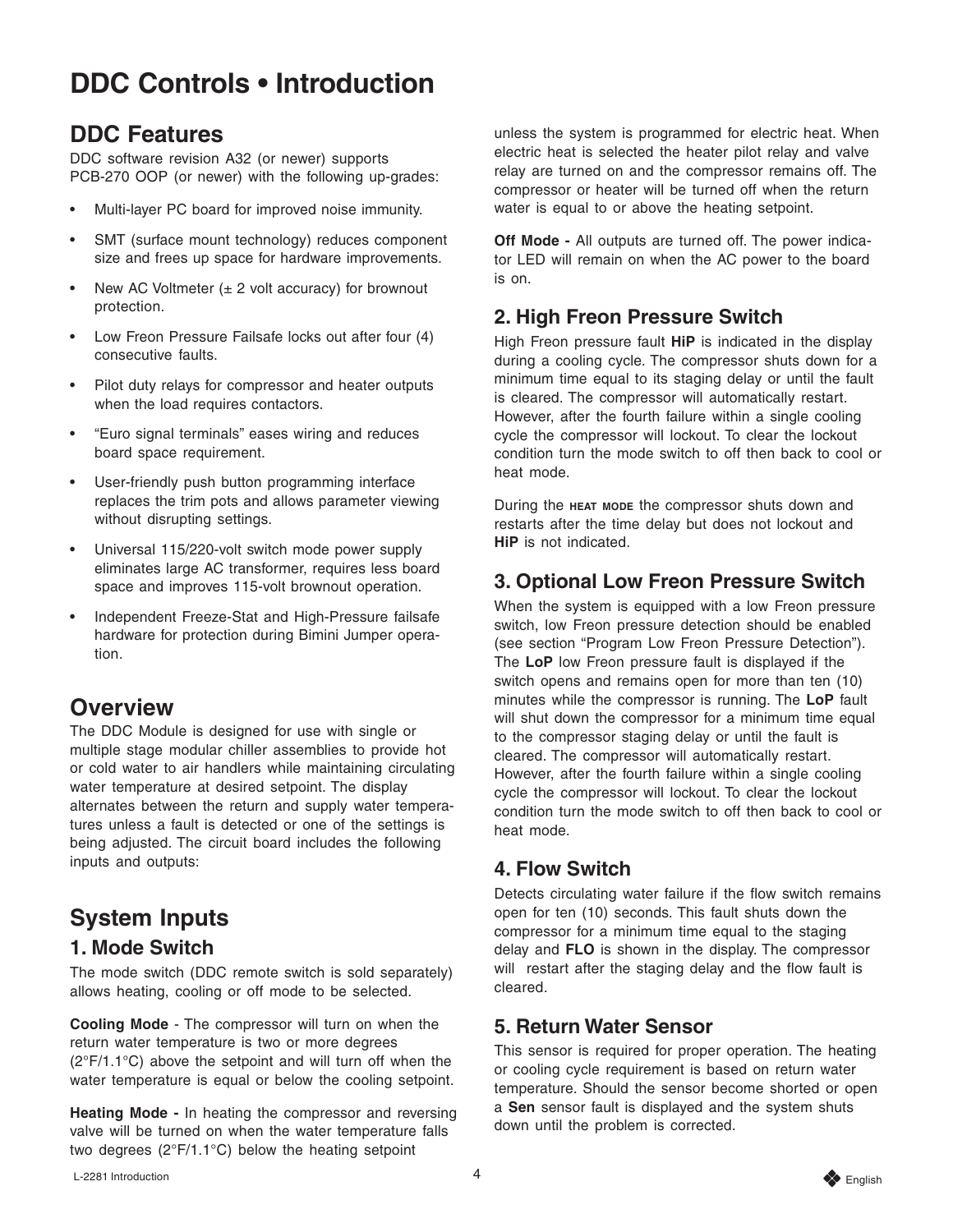#### <span id="page-4-0"></span>**6. Water Out Sensor**

The water out sensor is required for proper operation and is plugged into the freeze sensor jack. Senses output water temperature and the controller generates a **FrE** freeze fault if the temperature drops below 38°F (3.3°C) in cool mode. DDC generates a **HiL** high limit fault if the water temperature rises above 125°F in heat mode. Should the water out sensor fail, **FSn** is displayed indicating the sensor is shorted open. The compressor will shut down until the fault is cleared or for a minimum time equal to the staging delay after which the compressor will restart. The **FrE** fault will clear when the water temperature rises above 49°F (9.4°C). The **HiL** fault will clear when the water temperature drops below 110°F  $(43.3^{\circ}C).$ 

#### **7. High Water Limit Electric Heat Sensor - Required with Electric Heat**

Senses water out temperature and DDC generates a **HiL** high limit fault if the water temperature rises above 125°F (51.7°C) while in the electric heat mode. The electric heater shuts down for a minimum time equal to the staging delay or until the water temperature drops below 110°F (43.3°C). **HSn** is generated when the sensor is open or shorted and the heater is shut down until the problem is corrected.

#### **8. Low Freon Pressure Transducer - Optional**

Used to report suction side pressure to the Chilled Water Master Control (CWMC) for diagnostic use when equipped with the optional CWMC.

#### **9. High Freon Pressure Transducer - Optional**

Used to report discharge pressure to the Chilled Water Master Control (CWMC) for diagnostic use when equipped with the optional CWMC.

### **System Outputs**

#### **1. Compressor**

System can be directly connected to compressors up to two horsepower at 230 VAC**;** 115 VAC systems can be up to one horsepower.

DDC hardware includes a set of pilot duty compressor dry contacts for other starting devices.

#### **2. Chillwater pump**

The Chillwater circulating pump is on when heating or cooling is selected.

The Chillwater circulating pump output is rated 10 amps @ 230 VAC and 15 amps @ 115 VAC.

Note: For resistive loads, see specifications for motor load ratings.

#### **3. Seawater pump**

The seawater pump is on whenever the compressor is running unless otherwise programmed (see section "Program Seawater Pump Operation").

The seawater pump output is rated 10 amps @ 230 VAC and 15 amps @ 115 VAC.

Note: For resistive loads, see specifications for motor load ratings.

#### **4. Reversing valve**

The reversing valve output is pilot duty only and it will be energized when heating is called for. In addition, the valve is toggled briefly to the opposite mode when heating or cooling is required to equalize refrigerant pressures and reduce the starting load. The valve will only toggle when heating or cooling is called for and the system has been off for less than 75 seconds (unless the system is configured with an electric heater). System should be switched into heat mode at least once a month to prevent reversing valve from sticking in cool mode. If reversing valve does get stuck, use a rubber mallet to very lightly tap it while switching from cool to heat.

#### **5. Electric heater dry contacts**

DDC hardware includes a set of pilot duty dry contacts for electric heater operation. These contacts will be energized only when ELECTRIC heating is called for. The reversing valve relay will also be energized in parallel with this relay in electric heat mode.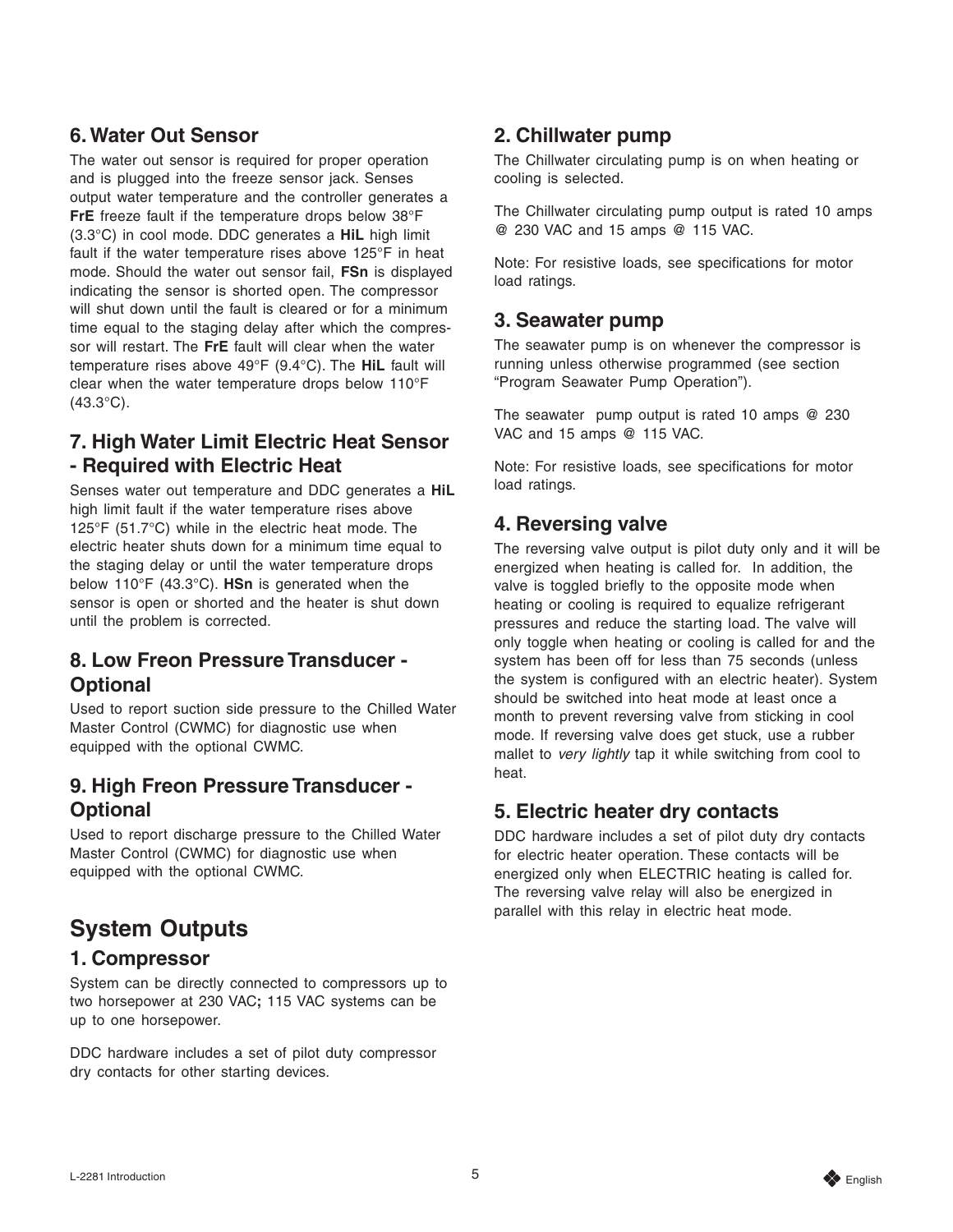#### <span id="page-5-0"></span>**Special Features**

The right most LED decimal point will turn on when the compressor or heater is called for.

#### **Freeze Stat Protection**

Open @ 38°F (3.3°C), Close @ 50°F (10°C) NOTE: Freeze Stat is ignored in heat mode. The Freeze Stat will still protect the system even if the microprocessor is not functioning.

#### **High Temp Limit**

Open @ 125°F (51.7°C), Close @ 110°F (43.3°C) NOTE: High limit is ignored in cool mode.

#### **Operating Voltages**

The standard unit is 115/230 dual voltage operation.

#### **Bimini Jumpers**

The system is equipped with four Bimini Jumpers allowing any or all of the relay outputs to be forced on for trouble shooting or emergency operation. The Bimini Jumpers are:

- COMP = Compressor
- CWP = Chillwater pump
- SWP = Seawater pump
- $VLV =$  Reversing Valve (is forced open in reverse cycle heat position)

CAUTION: Never allow the system to run unattended while any of these outputs are forced on.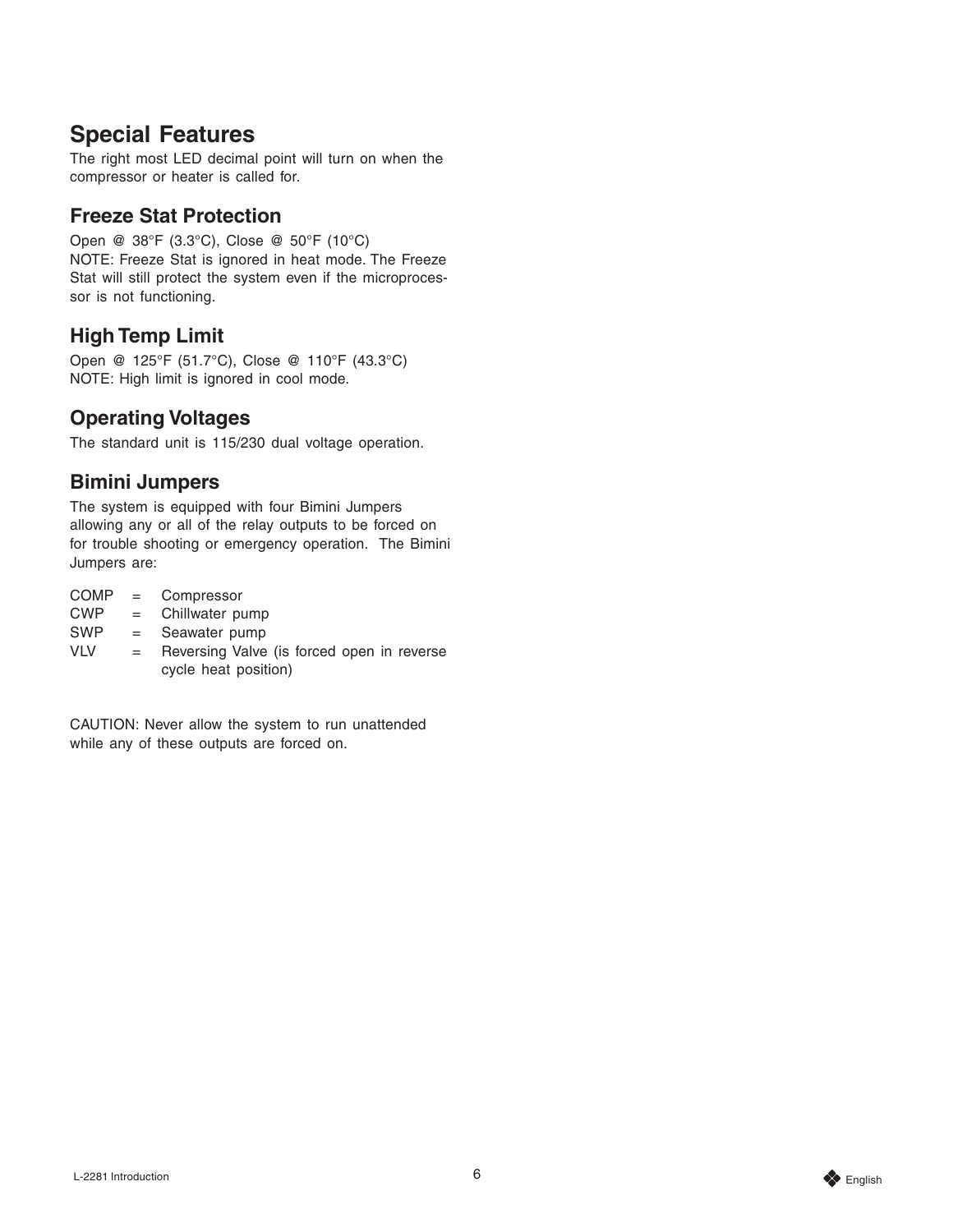## <span id="page-6-0"></span>**DDC Controls • Operation**

When the circuit breaker is turned on the unit will display the revision code for two (2) seconds. The display will the go blank for one (1) second and remain blank if the mode switch is off.

During normal operation the display alternates between the water in and water out temperature readings. The supply water temperature is displayed followed by the return water temperature:

- **rtr** = return water temperature (water in): RETURN jack on PCB
- **SUP** = supply water temperature (water out): FREEZE jack on PCB or HILIM jack (when equipped with electric heater)

The unit will cool when the mode switch is in cool and the return water temperature is  $2^{\circ}F$  (1.1 $^{\circ}C$ ) more than the cool set point.

The unit will heat when the mode switch is in heating and the return water temperature is 2°F (1.1°C) lower than the heat set point.

The chillwater pump operates continuously when the unit in the heat or cool mode.

The seawater pump turns on 10 seconds before the compressor starts and turns off 10 seconds after the compressor cycle is completed. However, the seawater pump can be programmed to run continuously.

The reversing valve is toggled to relieve head pressure if the previous cycle ended within 75 seconds of a new cycle (unless the system is configured with an electric heater).

No cycle will be started if any fault is detected.

#### **Programming the DDC**

To program the DDC press the SELECT button to show program item from the following list then press and hold the SET button until the desired setting is displayed.



**CSP -** cool setpoint

**HSP -** heat setpoint

**dl -** staging delay

**°F** or **°C -** Fahrenheit/Celsius selection

**rc** or **EH -** reverse cycle or electric heat

**clc** or **con -** cycled or continuous seawater pump operation

**LPE or LPd -** Low Freon pressure detection enabled or disabled

**AC** - AC line voltage monitor (read only)

Reset the factory default programming pressing the SELECT button followed by pressing the SELECT and SET buttons simultaneously.

| Parameter<br>mneumonic | <b>Description</b>                                    | <b>Default</b>                  | Range                                                                 |
|------------------------|-------------------------------------------------------|---------------------------------|-----------------------------------------------------------------------|
| <b>CSP</b>             | Cooling Set Point                                     | $48^{\circ}$ F                  | $40^{\circ}$ F - 58 $^{\circ}$ F                                      |
| HSP                    | <b>Heating Set Point</b>                              | $110^{\circ}$ F                 | $95^{\circ}$ F - 120 $^{\circ}$ F                                     |
| dl                     | Staging Delay                                         | 15sec                           | $10$ sec $-200$ sec                                                   |
| °For °C                | Fahrenheit/Celsius<br>selection                       | °F                              | $^{\circ}$ F or $^{\circ}$ C                                          |
| rc or EH               | Reverse Cycle or<br>Electric Heat                     | rc                              | rc or EH                                                              |
| dc or con              | Cycled or<br>Continuous<br>seawater pump<br>operation | clc                             | clc or con                                                            |
| <b>LPE</b> or LPd      | Low Freon<br>pressure detection<br>enable or disable  | LPE.                            | LPE or LPd                                                            |
| <b>AC</b>              | <b>AC Line Voltage</b><br>Monitor                     | (AC Line<br>Voltage<br>Reading) | Please refer to<br>detailed section<br>on AC Line<br>Voltage Monitor. |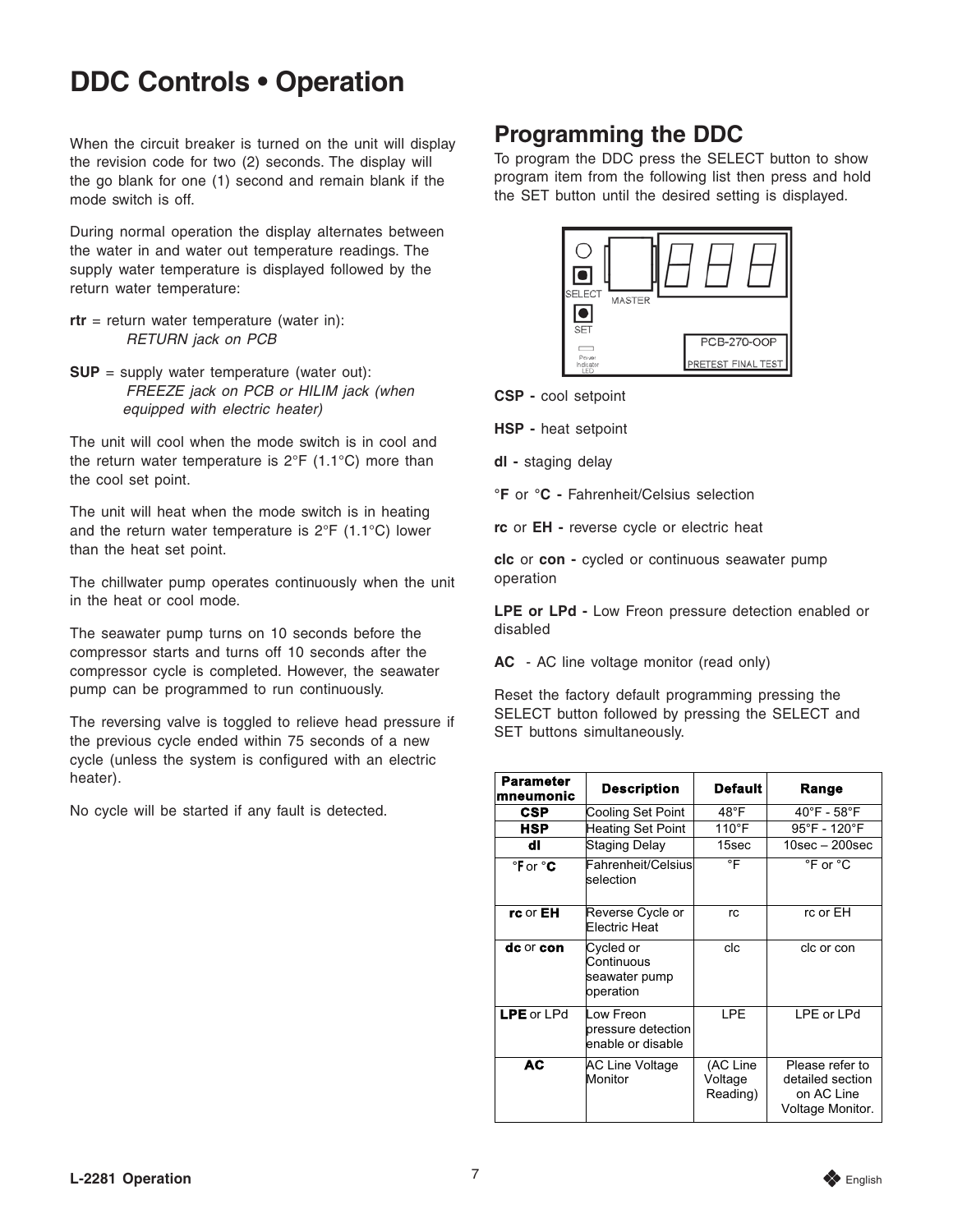#### <span id="page-7-0"></span>**Program Return Water Temperature**

With the system on or off press and release the SELECT button to show program item CSP.

With **CSP** showing in the display press and hold the SET button until the desired cool setpoint appears in the display. To move the setting in the opposite direction release then press and hold, within ten seconds, and the setting will move in the other direction.

The setting will remain in the display for 10 seconds after the adjustment is completed.

The cooling set point range is 40 $\degree$ F to 58 $\degree$ F (4.4 $\degree$ C to 14.4°C).

Press and release the SET button again to move to the heating setpoint.

Follow the same procedure for the heating set point **HSP**.

The heating set point range is 95°F to 120°F (35.0°C to 48.9°C).

Programming the cooling or heating set points too low or too high might cause the system to run continuously if the set points cannot be reached due to other factors.

#### **Program The Compressor Staging Delay**

With the system on or off press and release the SELECT button to show program item dl.

Press and hold the SET button to select the desired compressor staging delay. The staging delay will remain in the display 10 seconds after the adjustment is completed.

The staging adjustment range is 10 to 200 seconds.

#### **Program Display Fahrenheit or Celsius**

With the system on or off press and release the SELECT button to show program item °F or °C.

Press the SET button until the desired Fahrenheit or Celsius selection appears in the display. The °F or °C selection will remain in the display 10 seconds after the adjustment is completed.

#### **Program Electric Heat Option**

With the system on or off press and release the SELECT button to show program item rc or EH.

Press the SET button until the desired **rc** reverse cycle heat or **EH** electric heat selection appears in the display. The **rc** or **EH** selection will remain in the display 10 seconds after the adjustment is completed.

#### **Program Seawater Pump Operation**

With the system on or off press and release the SELECT button to show program item clc or con.

Press the SET button until the desired **clc** cycle the pump or **con** continuous pump selection appears in the display. The **clc** or **con** selection will remain in the display 10 seconds after the adjustment is completed.

#### **Program Low Freon Pressure Detection**

With the system on or off press and release the SELECT button to show program item LPd or LPE.

Press the SET button until the desired **LPd** low Freon pressure detection disabled or **LPE** low Freon pressure detection enabled selection appears in the display. The **LPd** or **LPE** selection will remain in the display 10 seconds after the adjustment is completed.

#### **AC Line Voltage Monitor (Read Only)**

With the system on or off press the release the SELECT button to show program item AC.

The actual AC line voltage as measured at the L1 and L2 input terminals will be displayed. **CAUTION: This voltage reading is calibrated at the factory and should not be adjusted. Only an authorized service technician should make any adjustments if they are required. If set incorrectly, the operation of the control and brownout protection of the compressor may be compromised.** Voltage calibration adjustment can be made by pressing and holding the SET button. To move the setting in the opposite direction, release then press and hold the SET button again.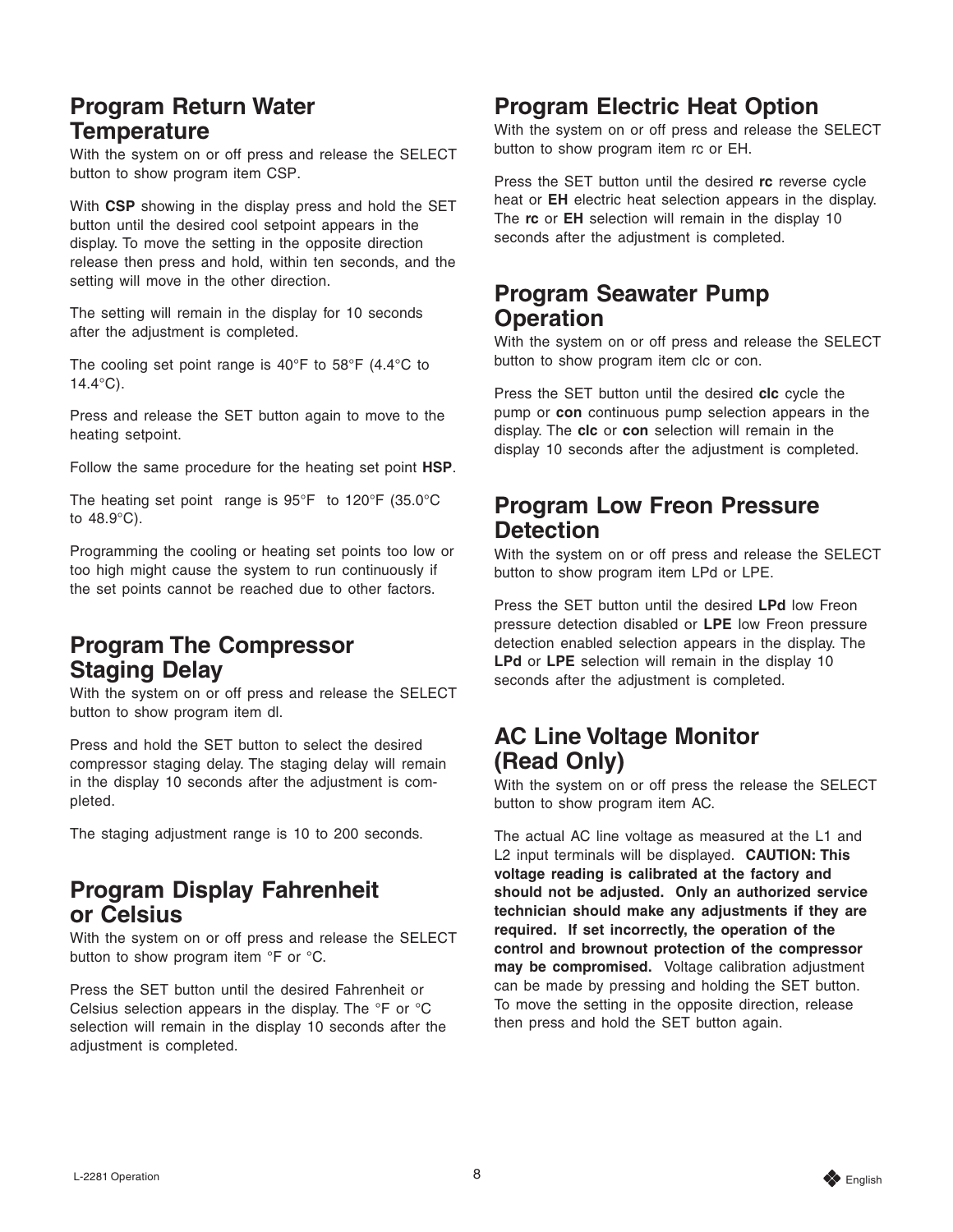#### <span id="page-8-0"></span>**Fault Display Codes**

The following lists the fault mnemonic and the displayed code:

- 1. High Freon pressure fault = **HiP**
- 2. Low Freon pressure fault = **LoP**
- 3. Chilled water flow failure = **FLO**
- 4. Return Water Sensor failure = **Sen**
- 5. High Water Limit Sensor failure = **HSn**
- 6. Freeze stat = **FrE**
- 7. Freeze Sensor Failure = **FSn**
- 8. High Water Limit fault = **HiL**
- 9. Low AC Voltage fault = **LAC**

### **Fault Handling Protocol**

- 1. When a fault occurs, the staging delay is initiated and the appropriate mnemonic flashes in the display.
- 2. At the end of a staging delay the unit will restart if all faults have cleared.
- 3. Four consecutive **HiP** or **LoP** faults will cause the system to shut down.
- 4. The stored fault count is cleared if a cycle is completed successfully.
- 5. Restore operation by correcting the fault and resetting the unit by turning the mode switch or AC power off and on.
- 6. **LAC** is displayed if line voltage is less than 85 VAC for 115 volt units or less than 170 VAC for 230 volt units. This fault has a ten (10) minute shut down delay.
- 7. **LoP** has a ten (10) minute shut down delay.
- 8. **FrE** is displayed when the unit is off on freeze protection.
- 9. **HiL** is displayed when the unit is off on High Temperature Limit protection.
- 10. **FLO** has a ten (10) second shut down delay.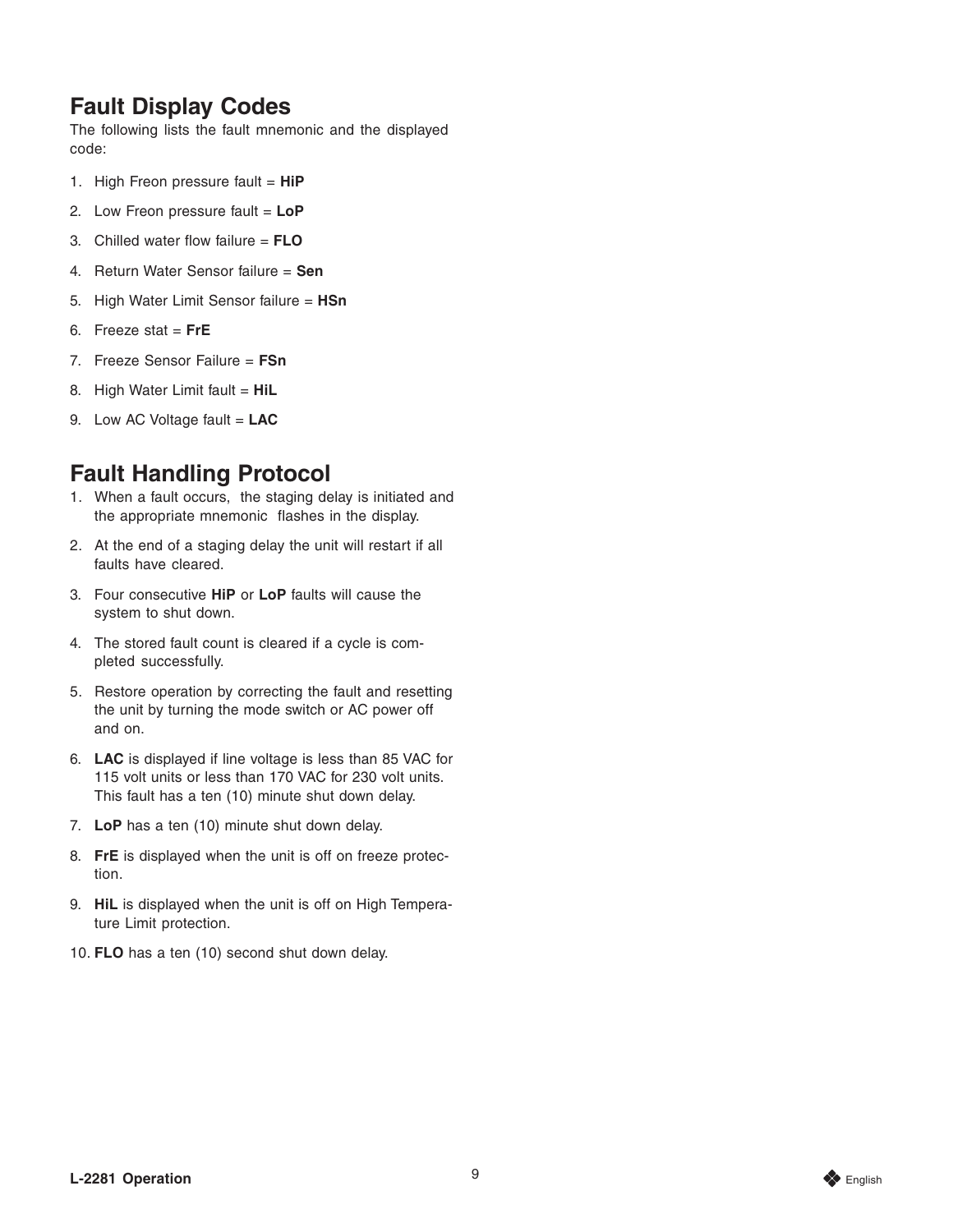## <span id="page-9-0"></span>**Manufacturers Limited Warranty Agreement**

The following warranty is extended to cover products manufactured or supplied by **Dometic Corporation** and is subject to qualifications indicated. Marine Air Systems warrants for the periods set forth below that products manufactured or supplied by it will be free from defects in workmanship and material, provided such products are installed, operated and maintained in accordance with Marine Air Systems' written instruction.

ALL IMPLIED WARRANTIES INCLUDING MERCHANT-ABILITY AND FITNESS FOR A PARTICULAR PURPOSE, ARE LIMITED TO THE TERMS AND PERIODS OF WARRANTY SET FORTH BELOW AND, TO THE EX-TENT PERMITTED BY LAW, ANY AND ALL IMPLIED WARRANTIES ARE EXCLUDED.

Components comprising a complete system on a new installation are warranted for a period of one (1) year from the date of installation, but not to exceed two (2) years from the date of manufacture at the Marine Air Systems factory. Dometic will pay labor and travel costs as outlined in its **Schedule of Limited Warranty Allowances** for removal and re-installation of such components for a period of one (1) year from the date of installation, but not to exceed two (2) years from the date of manufacture at the Marine Air Systems factory. OEM installed equipment warranties begin with the commission date of a new vessel. Costs that exceed the schedule of limited warranty allowances, i.e., parts, labor, limited travel allowance, removal and re-installation time are the responsibility of the customer.

**Dometic will repair or replace,** at its option, components found to be defective due to faulty materials or

workmanship, when such components, examined by an authorized service dealer or a factory service representative, are found to have a defect for which the company is responsible. Replacement components are warranted for the duration of the remaining warranty period in effect on the original component.

This limited warranty is extended in lieu of all other warranties, agreements or obligations, expressed or implied, concerning Marine Air Systems' components. This limited warranty is extended only to the original purchaser and is not transferable. This limited warranty shall be governed by the laws of the State of Florida, USA, and gives the original first end user definite legal rights.

This limited warranty does not cover damages incidental and/or consequential to the failure of Dometic's equipment including but not limited to: normal wear, accident, misuse, abuse, negligence or improper installation, lack of reasonable and necessary maintenance, alteration, civil disturbance or act of God.

No person or dealer is authorized to extend any other warranties or to assume any other liabilities on Marine Air Systems' behalf, unless authorized in writing by an officer of Marine Air Systems.

Note: Dometic's warranty does not cover the effectiveness of the installation of this product. The warranty will only cover the workmanship and materials of the products manufactured or supplied by Marine Air Systems as stated above. The installation specifications outlined in this manual must be properly adhered to in order for the warranty to be in effect.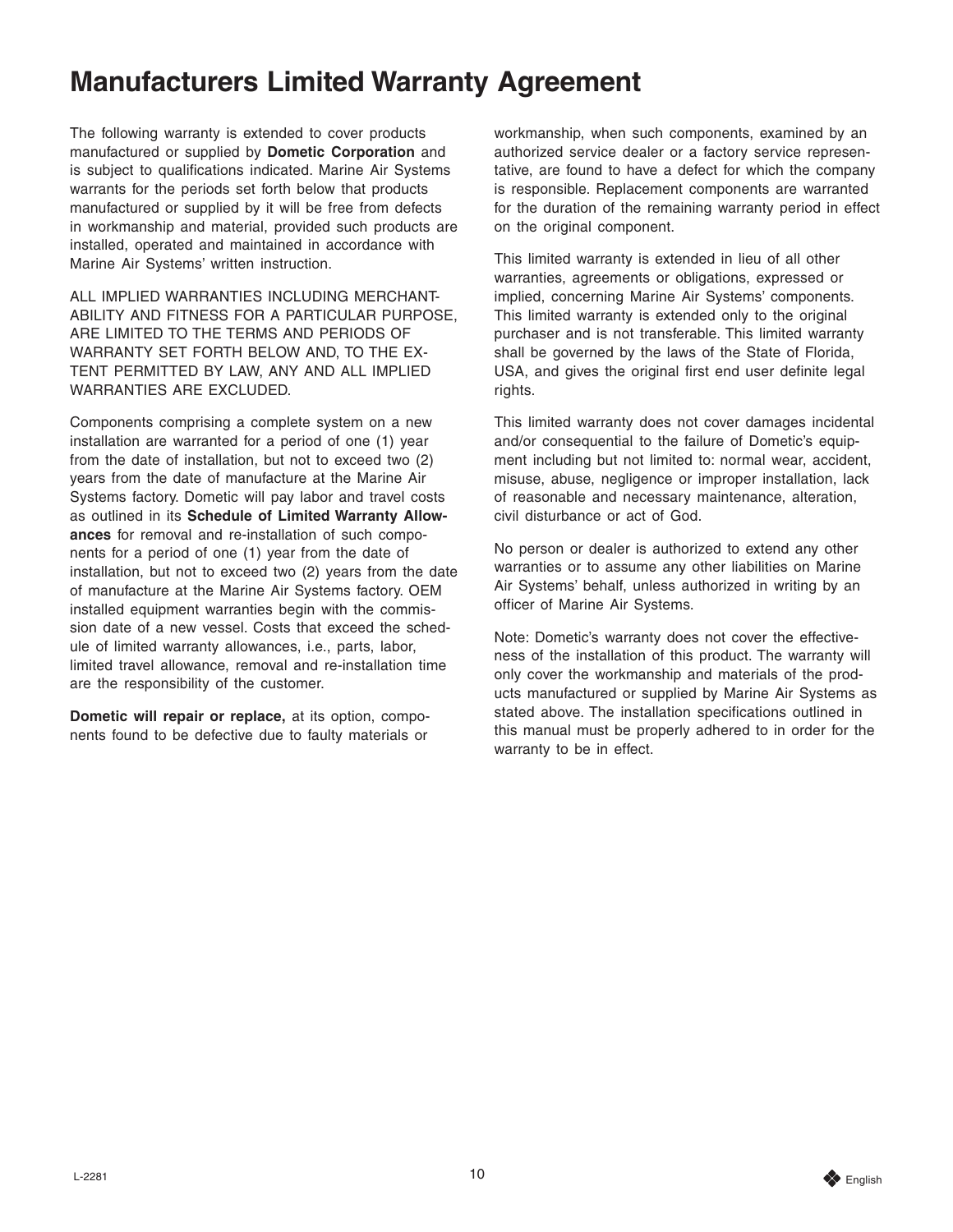## <span id="page-10-0"></span>**DDC Control . Specifications**

| Ambient Temperature Operating Range Displayed  0°F to 150 F (-17.8°C to 65.6°C) |  |
|---------------------------------------------------------------------------------|--|
|                                                                                 |  |
|                                                                                 |  |
|                                                                                 |  |
|                                                                                 |  |
|                                                                                 |  |
|                                                                                 |  |
|                                                                                 |  |
|                                                                                 |  |
|                                                                                 |  |
|                                                                                 |  |
|                                                                                 |  |
|                                                                                 |  |
|                                                                                 |  |
|                                                                                 |  |
|                                                                                 |  |

## **Dimensions**

## **Cable Lengths**

|--|--|--|

## **System Inputs**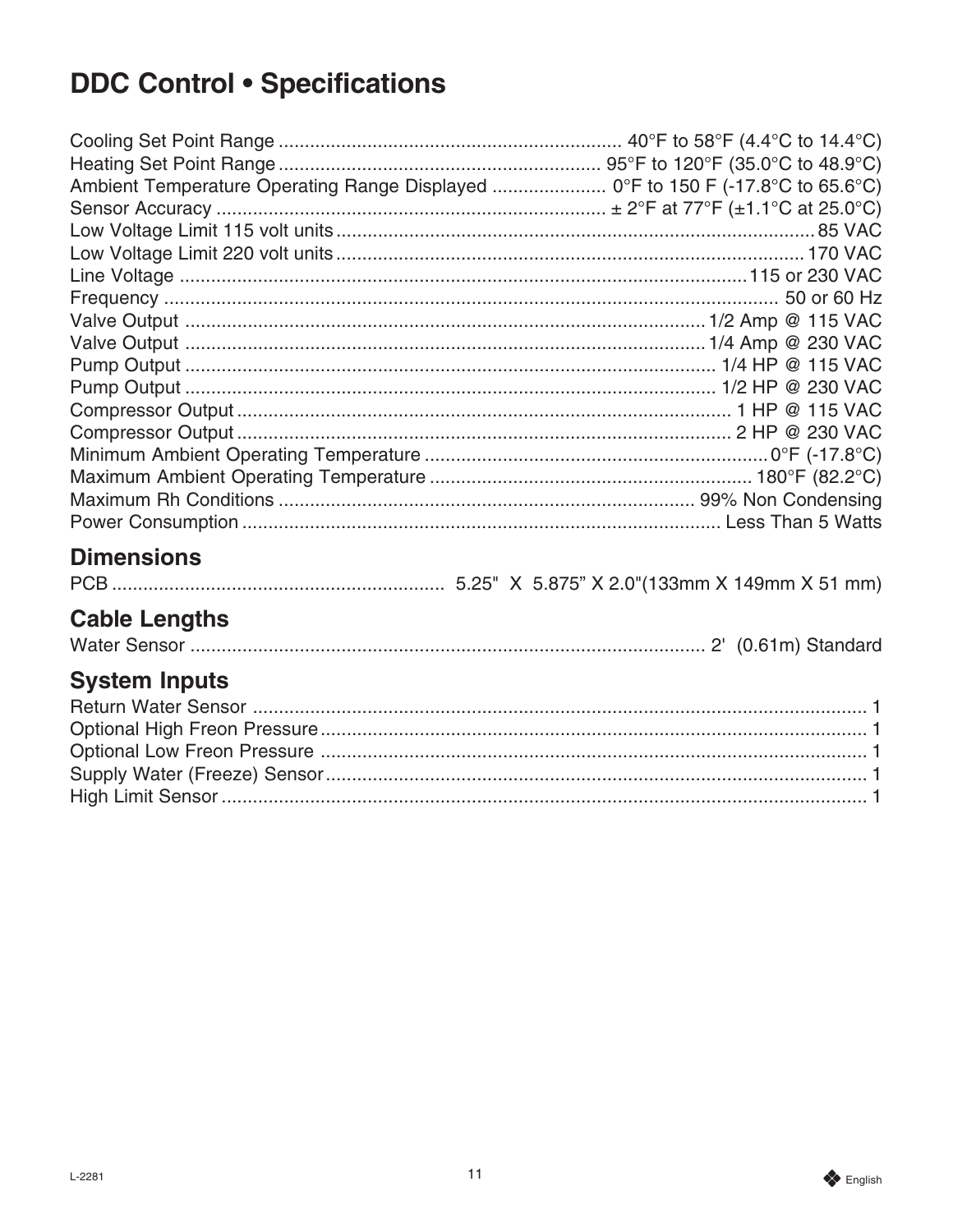## <span id="page-11-0"></span>**PCB Inputs and Outputs**